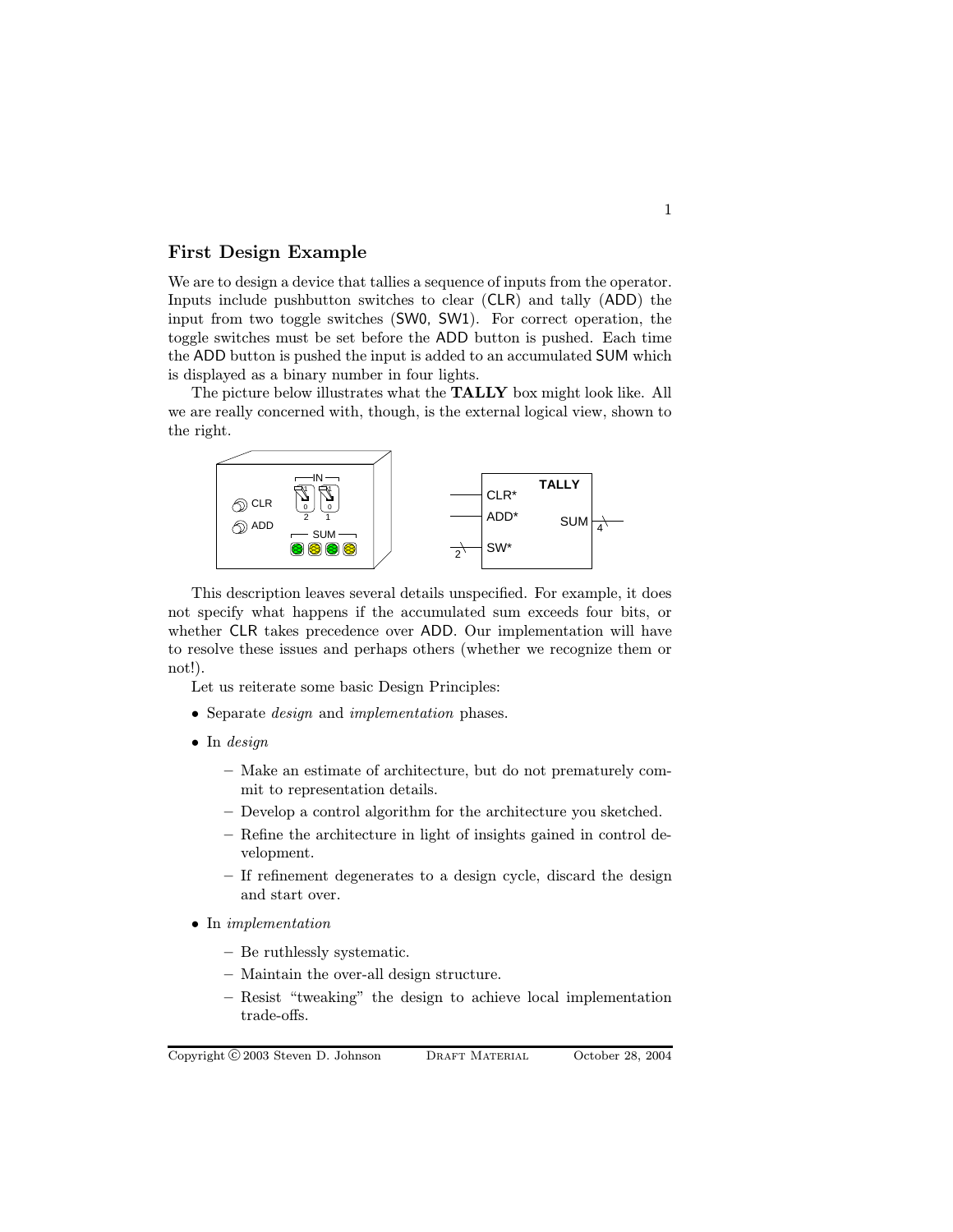### Architecture

We need a register to accumulate and hold a 4-bit sum, a function to add a 2-bit input to the content of the register, and a means of clearing the accumulator. Abstractly, these needs give us the architecture shown to the right. Our controller does not need any status information from this architecture—its algorithmic flow is determined by the push buttons only. Its control signals will determine what operation, clear, hold, or add, is performed on the SUM.



The pushbuttons and switches are asynchronous, of course, but our architecture sketch (and later our control diagram) refer to synchronous inputs such as SW. Part of the work of the implementation is to synchronize these signals, but suppose, for the moment that external inputs have been synchronized.

# Algorithm

Since the clock frequency is likely to be vastly higher than the rate at which the operator can push the buttons, we need to be sure that one button-pushing action is interpreted as a single add instuctions. Our ASM has two states, one ready for a button to be pushed and the other waiting for a button to be released. In the event that the CLR button is pushed, a command is issued to the architecture to clear the SUM. If the device is ready to perform an add an the ADD button is pushed, the switches are added to the accumulator, and control goes to a state in which it is waiting for the button to be released.



At this point, one should stop to analyze pathelogical cases arising from our algorithm, such as how it behaves when both buttons are pushed, and so forth. Tracing the paths through the decision blocks, there do not appear

2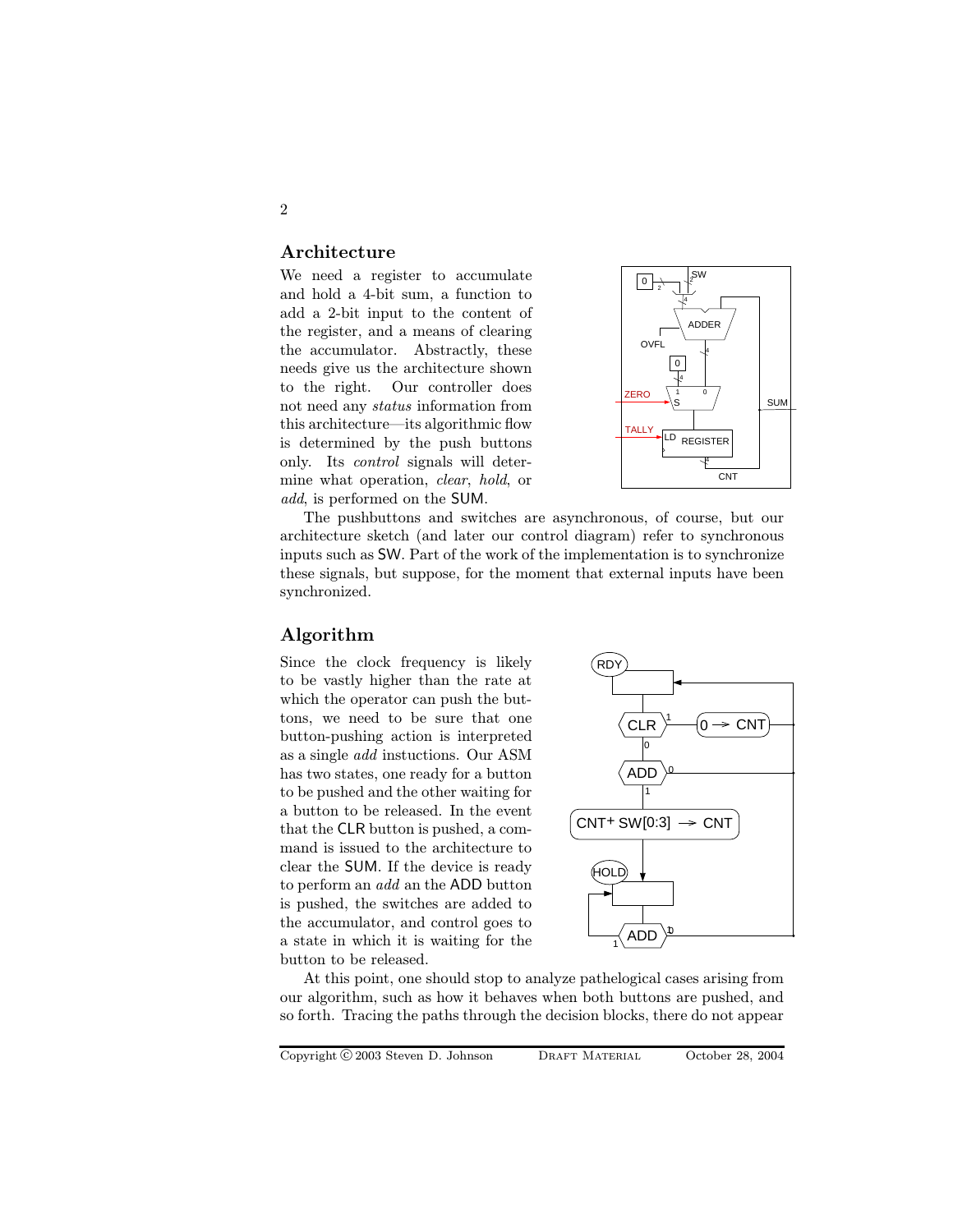to be any pathelogical behaviors. In larger designs, isolating and resolving anomalous behavior is difficult because one must reason about the implications of all possible input events in all possible orders.

# Implementation

During the implementation stage, we fix data representations and choose devices as we proceed. There are many opportunities for second-guessing our choices, as is the always the case in design. Experience helps guide our choices, but as we gain this experience, it is important to avoid getting mired by details. Even in this small example there are numerous ways to implement the behavior of the abstract architecture.

### Control Implementation

The ASM has two states. One way to implement it is to have a single bit, S to distinguishe RDY ( $S = 0$ , say and HLD. The truth table below develops both the next-state function,  $S'$ , and the command issued to the architecture. Both these functions depend on S, CLR, and ADD.

|            | $S_{-}$  | CLR ADD | S'    |  | ZERO TALLY command |
|------------|----------|---------|-------|--|--------------------|
|            |          |         | 0 RDY |  | hold               |
| <b>RDY</b> |          |         | 1 HLD |  | add                |
|            | $\theta$ |         | 0 RDY |  | clear              |
| HI D       |          |         | 0 RDY |  | hold               |
|            |          |         | 1 HLD |  | hold               |
|            |          |         |       |  |                    |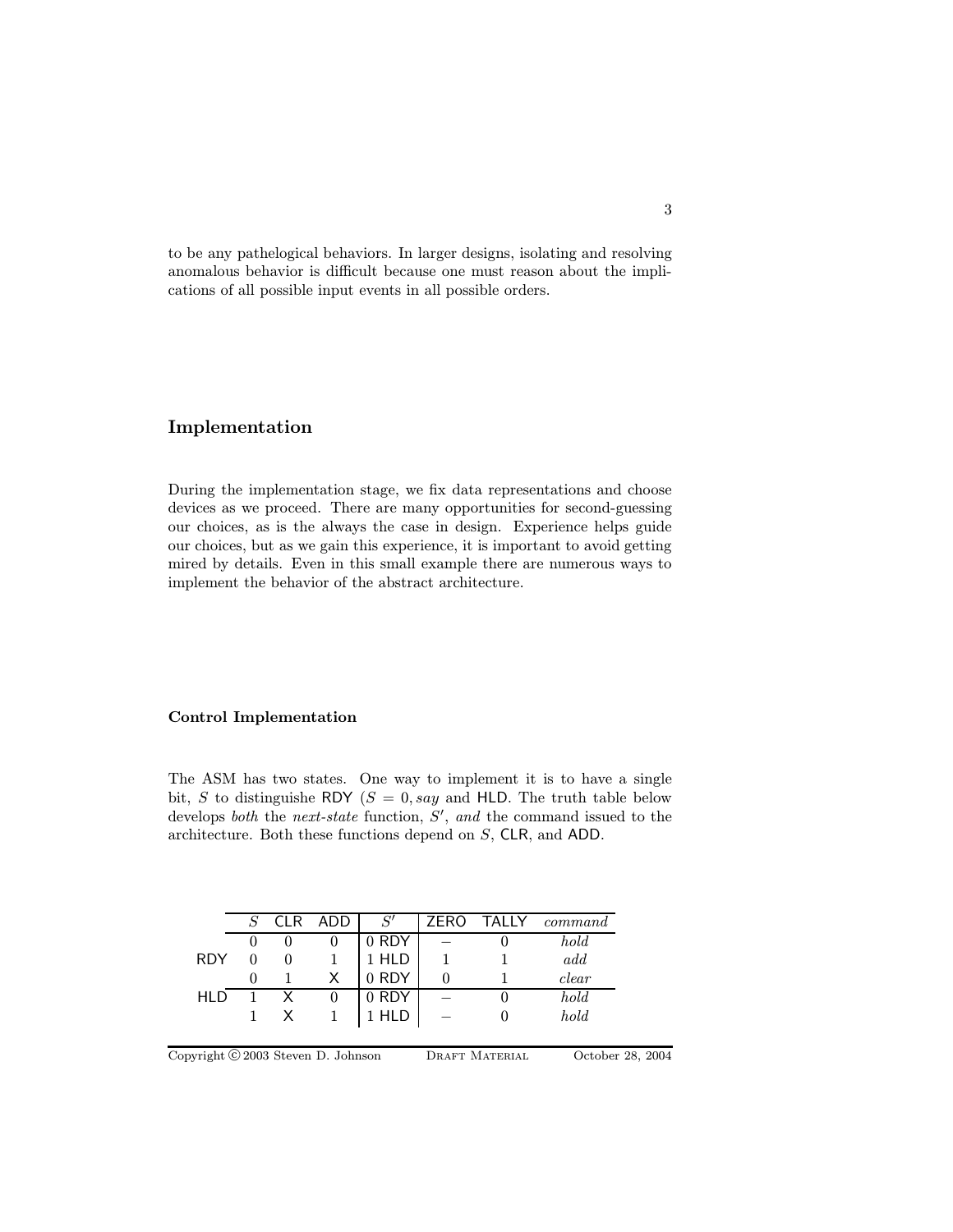

#### Architecture Implementation

## Gate Level Implementation.

The adder. We could use a 4-bit combinational adder, developed earlier. The 2-bit SW input is expanded to 4-bits by adding two constant-0 signals. If saving gates were critical, the adder could be specialized in three ways:

 $C_0$  is always 0, so

$$
S_0 = A_0 \oplus B_0 \oplus 0 = A_0 \oplus B_0
$$
  

$$
C_1 = A_0 B_0 + A_0 0 + B_0 0 = A_0 B_0
$$

This combination is called an half adder.

– The upper two bits of the SW operand are 0s, so

$$
S_2 = A_2 \oplus 0 \oplus C_2 = A_2 \oplus C_2
$$
  
\n
$$
C_3 = A_2 0 + A_2 C_2 + 0 C_2 = A_2 C_2
$$
  
\n
$$
S_3 = A_3 \oplus 0 \oplus C_3 = A_3 \oplus C_3
$$
  
\n
$$
C_4 = not used
$$

The selector. In the architectural sketch, a mux is used to select the next value for the register, a zero if the command is to clear the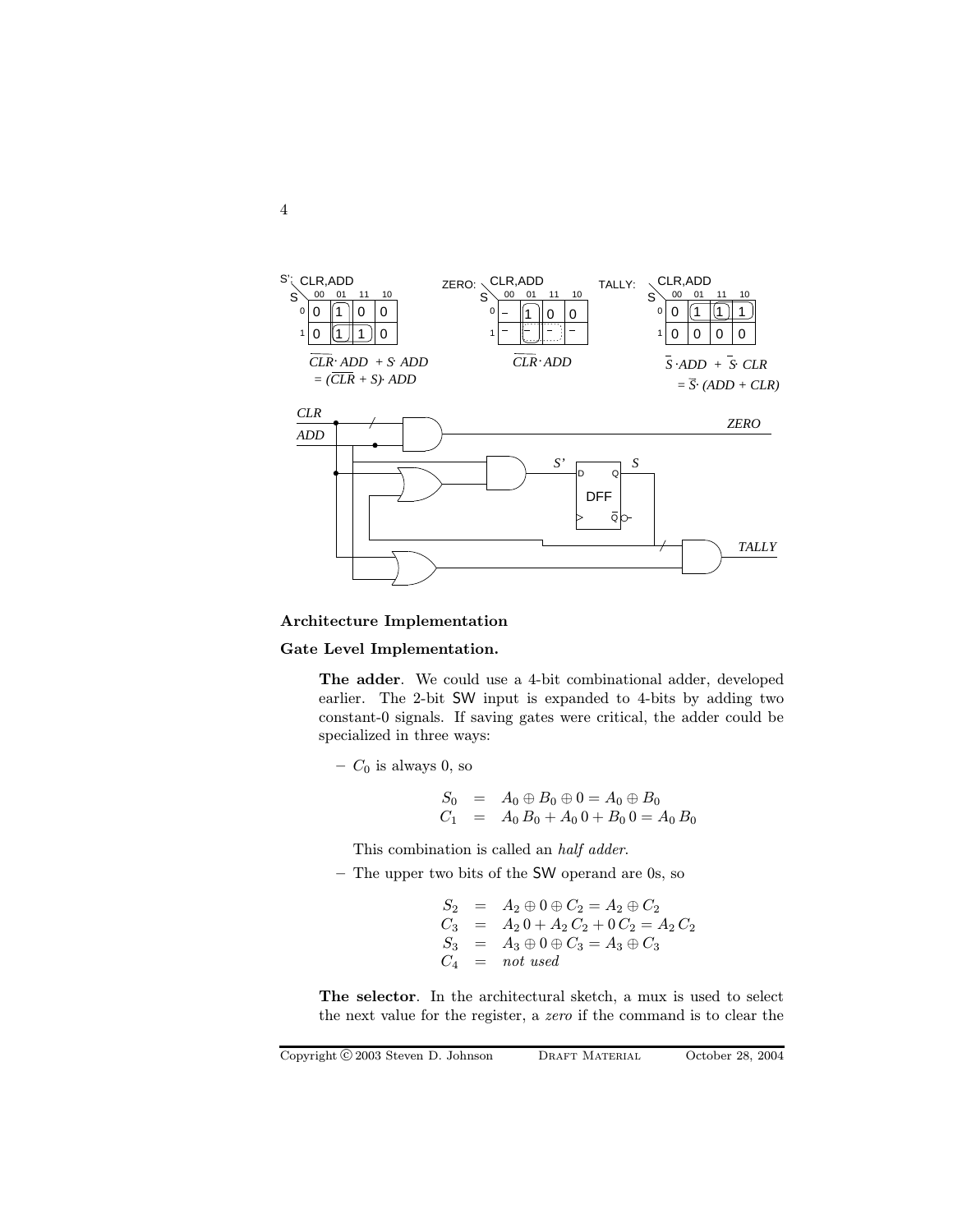counter, and the new sum from the adder otherwise. The mux symbol in the schematic represents a bank of four muxes, one for each bit of the sum.

Since one of the selected inputs is 0, the selection can be specialized to

$$
\mathsf{SUM}_i' = \overline{M} \cdot 0 + M \cdot S_i = M \cdot S_i
$$

So selection in this case can be implemented with an and gate.

The accumulator. The register containing SUM will capture its input when a load command (LD) is asserted.

MSI Implementation. For the purpose of concreteness, refer to Table 21–1 in the textbook (p. 512), which lists some common MSI devices.

The adder. A 74LS181 4-bit ALU would also subsume the selector, since it includes an operation to generate a 0000 output.

The selectors. A 74LS157 quad-2-input multiplexor packages four multiplexors. As noted above, a 74LS00 quad-nand package would also suffice; resulting in fewer gates but no fewer chips.

The accumulator. A 74LS1754-bit D register packages four D flipflops.

FPGA Implementation. In most modern design environments lowlevel optimization details are left to design automation facilities in the final stages of design synthesis. The design engineer is dealing with logical abstractions contained an a hierarchical library of design elements, including conceptual building blocks, such as adder, multiplexor and register.

This is a mixed blessing. Most of the time, the synthesis tools do an adequate job of minimization—usually better than a human would do manually. Occasionally, however, they don't; and when automation fails to achieve sufficient performance goals, the designer must deduce what went awry, often with very indirect knowledge of the synthesis process. The "art" of design becomes a process of discovering what modes of specification lead to good outcomes.

# Refinements

In the course of this example, considerations have been raised that have been deferred.